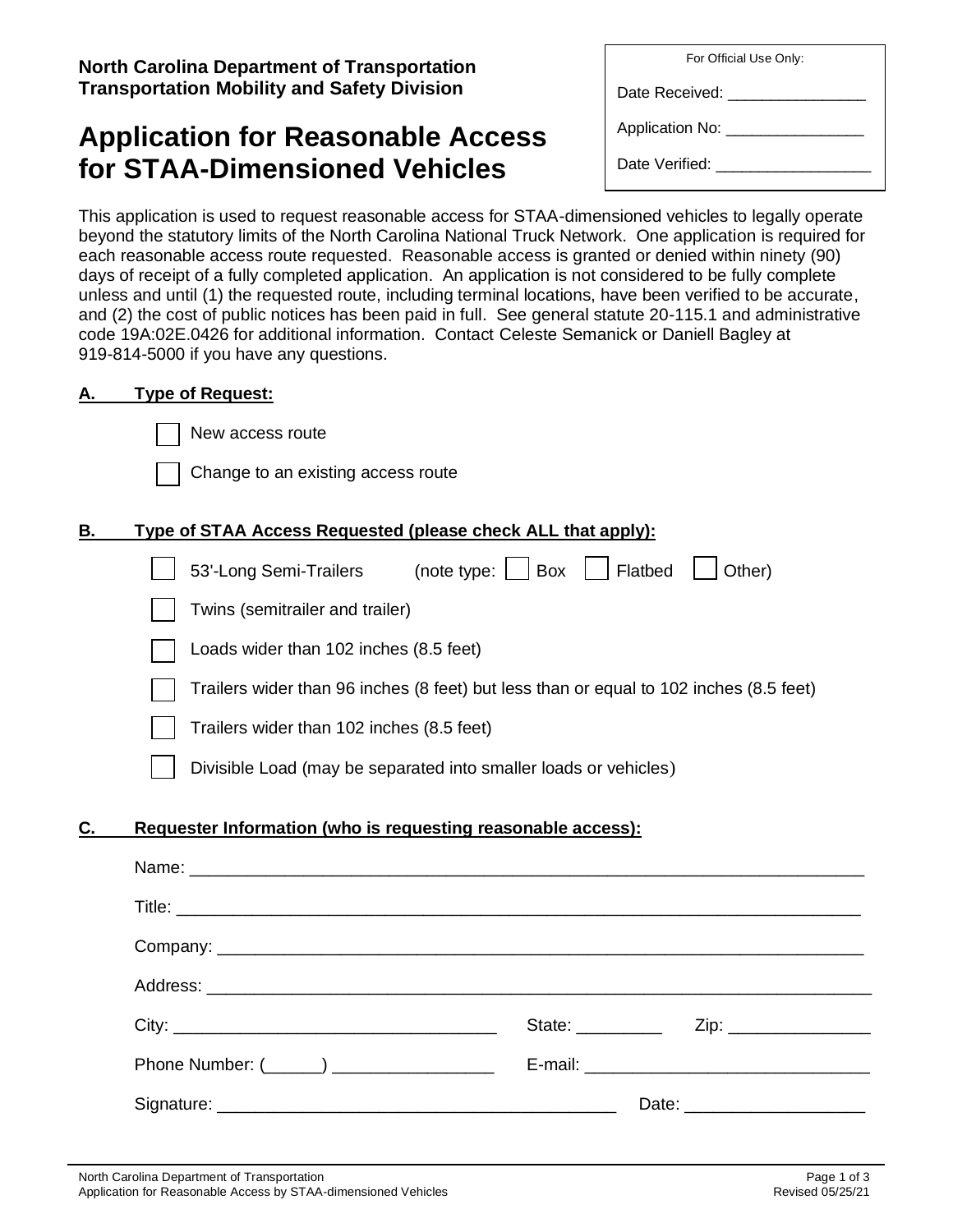#### **D. Origination Information (where the STAA-dimensioned vehicle is traveling from):**

*The origination may not be an individual street address but may be an intersection or interchange with an existing STAA designated route or National Truck Network route.*

| Phone Number: (_______) ________________ |  | Fax Number: (_______) _________________ |  |  |
|------------------------------------------|--|-----------------------------------------|--|--|
|                                          |  |                                         |  |  |
|                                          |  |                                         |  |  |
|                                          |  |                                         |  |  |

#### **E. Destination Information (where the STAA-dimensioned vehicle is traveling to):**

*The destination may not be an individual street address but may be an intersection or interchange with an existing STAA designated route or National Truck Network route.*

| Phone Number: (_______) ________________ |  | Fax Number: (_______) _________________ |  |  |
|------------------------------------------|--|-----------------------------------------|--|--|
|                                          |  |                                         |  |  |
|                                          |  |                                         |  |  |
|                                          |  |                                         |  |  |

#### **F. Maps:**

All applications must include maps indicating the following:

- Origination Location (within North Carolina, or beginning at the state line)
- Destination Location (within North Carolina, or ending at the state line)
- All routes traveled and all turns made between the origination and destination locations

NOTE – all maps must be submitted on letter size (8.5" x 11") paper, must be of a scale sufficient to indicate roads, streets, and turns, must be legible, and must have the route highlighted on them. Also, please submit any additional documentation that may assist in clarifying the route indicated on the maps.